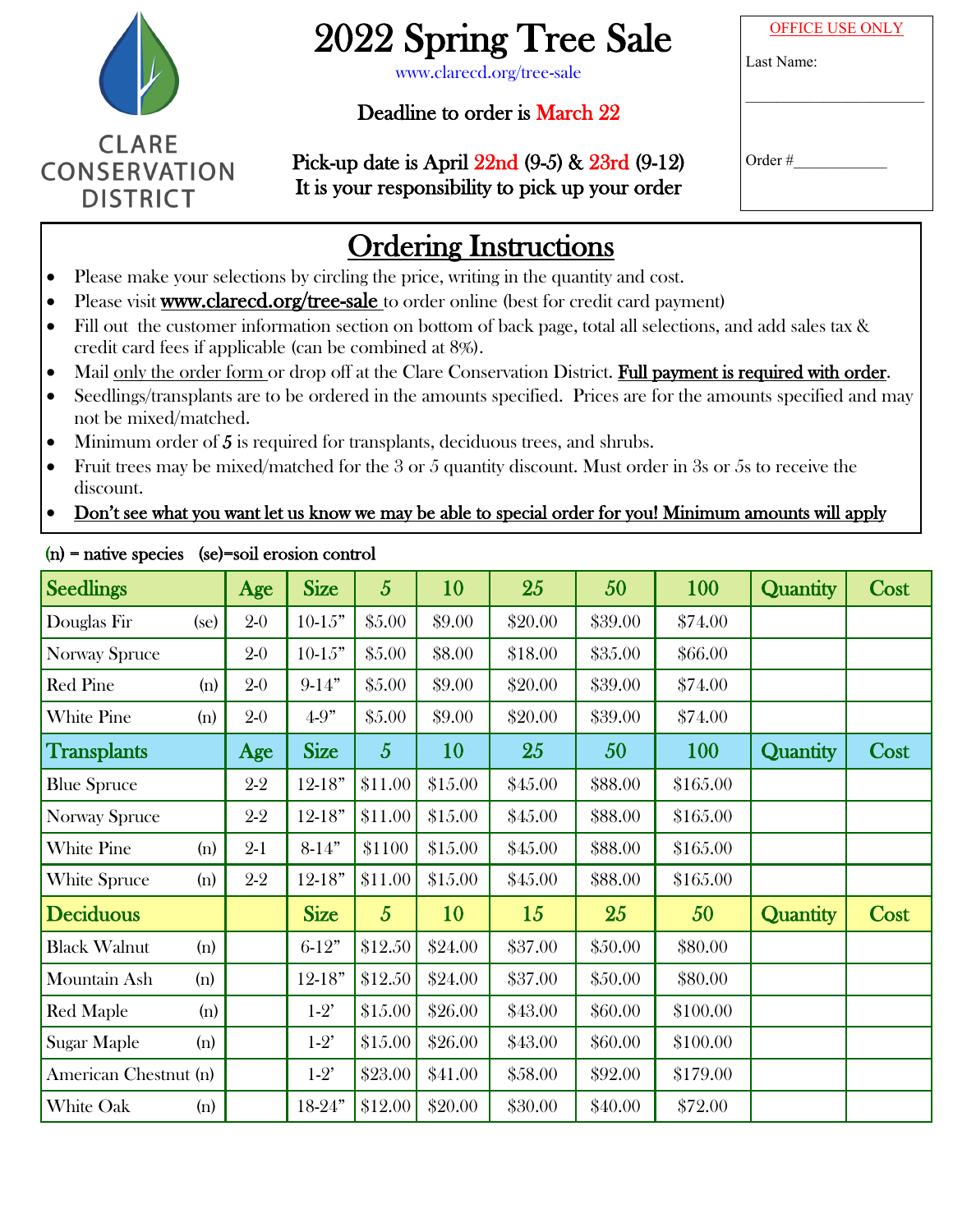| <b>Shrubs</b>                                                   | <b>Size</b> | $\overline{5}$                       | 10             | 15             | 25             | 50             | Quantity | Cost |
|-----------------------------------------------------------------|-------------|--------------------------------------|----------------|----------------|----------------|----------------|----------|------|
| Dogwood, Flowering (se)                                         | $1-2'$      | \$12.50                              | \$24.00        | \$37.00        | \$50.00        | \$80.00        |          |      |
| Elderberry<br>(n)                                               | $1-2'$      | \$12.50                              | \$24.00        | \$37.00        | \$50.00        | \$80.00        |          |      |
| Lilac                                                           | $1-2'$      | \$8.00                               | \$14.00        | \$22.00        | \$30.00        | \$50.00        |          |      |
| Nannyberry<br>(n)                                               | $1-2'$      | \$12.50                              | \$24.00        | \$37.00        | \$50.00        | \$80.00        |          |      |
| Witch Hazel<br>(n)(se)                                          | $1-2'$      | \$16.00                              | \$30.00        | \$49.00        | \$68.00        | \$125.00       |          |      |
| Winterberry<br>(n)                                              | $1-2'$      | \$16.00                              | \$30.00        | \$49.00        | \$68.00        | \$125.00       |          |      |
| Ninebark<br>(n)                                                 | $1-2'$      | \$8.00                               | \$14.00        | \$22.00        | \$30.00        | \$50.00        |          |      |
| <b>Fruit Trees</b>                                              | <b>Size</b> | 1                                    | $\overline{2}$ | $\overline{3}$ | $\overline{4}$ | $\overline{5}$ | Quantity | Cost |
|                                                                 |             | \$22.00                              | \$42.00        | \$60.00        | \$75.00        | \$90.00        |          |      |
| Zestar (Apple)                                                  | $5-6'$      |                                      |                |                |                |                |          |      |
| HoneyCrisp (Apple)<br>$5-6'$                                    |             | The more you buy the more you save!! |                |                |                |                |          |      |
| Pristine (Apple)                                                | $5-6'$      |                                      |                |                |                |                |          |      |
| Baldwin (Apple)                                                 | $5-6'$      | Bundles of 3 or 5 trees may be       |                |                |                |                |          |      |
| Mixed & Matched for Savings<br>$5-6'$<br><b>Sugar May Peach</b> |             |                                      |                |                |                |                |          |      |
| Anjou Pear                                                      | $5-6'$      |                                      |                |                |                |                |          |      |
| Regina (Sw. Cherry)                                             | $5-6'$      |                                      |                |                |                |                |          |      |
| Danube Tart Cherry                                              | $5-6'$      |                                      |                |                |                |                |          |      |
| <b>Italian Prune</b>                                            | $5-6'$      |                                      |                |                |                |                |          |      |
| <b>Goldrich Apricot</b>                                         | $5-6'$      |                                      |                |                |                |                |          |      |
| Snowdrift Crabapple                                             | $5-6'$      |                                      |                |                |                |                |          |      |

### Customer Information

| Email _______________________ |  |
|-------------------------------|--|

Mail order to: Clare Conservation District 225 W. Main St. P.O.Box356 Harrison, MI 48625

Sub Total (from both sides)=\$\_\_\_\_\_\_\_\_\_ Sales Tax 6% of sub total (with credit card 8%)=\$\_\_\_\_\_\_\_\_\_

Donation=\$

TOTAL=\$

Please make checks payable to Clare CD

Please call office for credit card payment or order online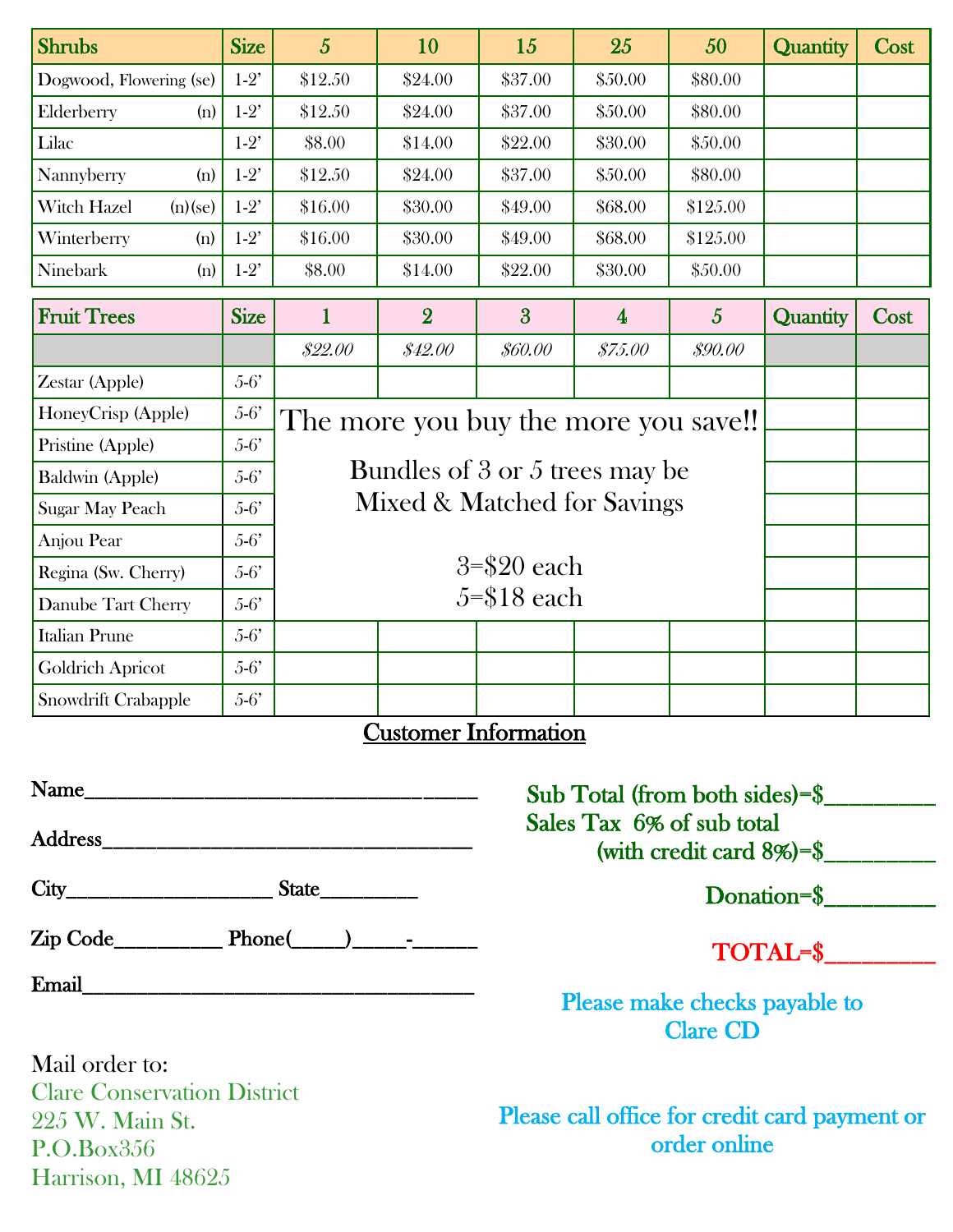### Tree Descriptions

### **SEEDLINGS & TRANSPLANTS DECIDUOUS**

Blue Spruce-Slow to moderate grower in fertile loams and clays, windbreaks, wildlife and a very popular Christmas tree, blue color varies with nurseries.

Douglas Fir-While Douglas fir can adapt to a wide range of soil types, they grow best in loamy soil that's moist and well-drained. It's ideal to plant Douglas fir in a shady area—part shade or full shade works fine. Serves as a windbreak. The branches slow the speed of the blowing wind

Norway Spruce-Fast grower, does well on well to poorly drained soils, clay and loamy sands, identified by its drooping branches and large cones. windbreaks, timber, pulpwood and wildlife.

Red Pine-Moderate to fast grower, prefers well drained soil, sand, loam, gravel. Windbreaks, timber, pulpwood and wildlife. Much better choice than Austrian Pine. Michigan Native

White Pine Our State Tree! Slow grower at first but once established grows faster, moist sandy loam, but will grow from swamps and sand, timber, windbreaks, pulpwood and wildlife.

Michigan Native

White Spruce-Slow to moderate grower in fertile loams and clays, faster when established. Lumber, pulpwood, Christmas trees, wildlife.

Deer are not overly fond of these. Michigan Native

### **SHRUBS**

Elderberry-Rich moist soil in sunny location, white flowers, purplish-black fruit, Wildlife and wine making. Michigan Native

Ninebark-Moist soil, large clusters of white flowers, red fruit, wildlife. Michigan Native

Lilac- Common Lilac is a purple colored fragrant flowers in May. Full sun, drought resistant, can be used for screens or windbreaks.

Nannyberry-Moist to well-drained soils, white flowers, blue-black fall fruit, called wild raisin, birds and other wildlife. Michigan Native

Witch Hazel-Grow Native! Shrub border or large background plant. Can be planted along stream banks and pond edges. Grows best in moist, acidic, rich soil in partial shade. Bright yellow cluster blooms produce a woody brown nut capsule, medicinal uses Michigan Native.

Dogwood, Flowering -Dry to moist soils, beautiful white spring flowers, red fruit, birds and small mammals.

Michigan Native

**Winterberry-Also known as Michigan Holly, found in moist** soils and occasionally drier soils, easy to grow, small white flowers, but look out when it comes to fall its slender branches are covered with small red berries that remain into winter giving color to the landscape, wildlife.

Black Walnut-Moderately fast growth in moist sandy loam and silt, intolerant of shade likes open space, not a lawn tree and needs to be planted a distance away from other trees. Nuts are edible for wildlife. The most valuable hardwood in Michigan.

### Michigan Native

Mountain Ash-Grows best in rich moist soils, reach only about 15-25 feet in height with slender trunks, put on a showy floral display in late spring and early summer, flash their bright orange berries in the fall, bird food source, this is not a true ash and is not affected by Emerald Ash Borer. Michigan Native

**Red Maple-Fast grower in a variety of soils, nice shade tree with** beautiful red fall foliage. Michigan Native

**Sugar Maple-Slow grower in moist to poorly drained fertile soils,** hardwood lumber and pulpwood, used for maple sugar.

Michigan Native

White Oak-Slow grower in all but the wettest soils, food source for grouse, small mammals & whitetail. Michigan Native

American Chestnut-These native trees can mature to 80 ft. These are true American chestnut trees from a Northern Michigan seed source that appear resistant to chestnut blight. Great wildlife tree with consistent nut crops. Prefers rich, well-drained soil and full to partial sun.

### FRUIT TREES

Honey Crisp Apple semi dwarf 15-20 ft. tall Sweet as honey. Crisp, cream-colored flesh is mild, sweet and aromatic, ripens in early September. Root stock EMLA 111 Semi-dwarf. Pollinator required

Baldwin Apple-Baldwin is one of the best New England apples, and one of the oldest. It is large and conical, with crimson red over a coppery green skin. Its cream-white flesh is crisp and juicy. It is aromatic with a spicy, sweet-tart flavor, and it holds its shape when cooked.

**Zester Apple-A** high-quality early season variety introduced by university of Minnesota. The fruit is crisp, juicy and somewhat tart. It will keep in common storage for 6 to 8 weeks. The tree is nonvigorous and crops annually.

**Pristine Apple-A** yellow apple with smooth, glossy skin. Fruit is high in sugar content with very good keeping quality for an early season apple. The tree is vigorous and considered very scab resistant, although some what susceptible to fire blight.

Sugar May Peach-Sweetest peach of its season: mid-June, about one month before Babcock. Very juicy and sweet with fine flavor. High fruit tasting scores. Excellent choice for early season peach. Medium to large size, attractive red skin. Rootstock Lovell. 15-20'.

Anjou Pear-Fruit firm, juicy and with a superbly rich flavor. Best flavor when stored for one or two months. Ripens in August, Excellent keeper. Rootstock OHXF87 Standard

### Michigan Native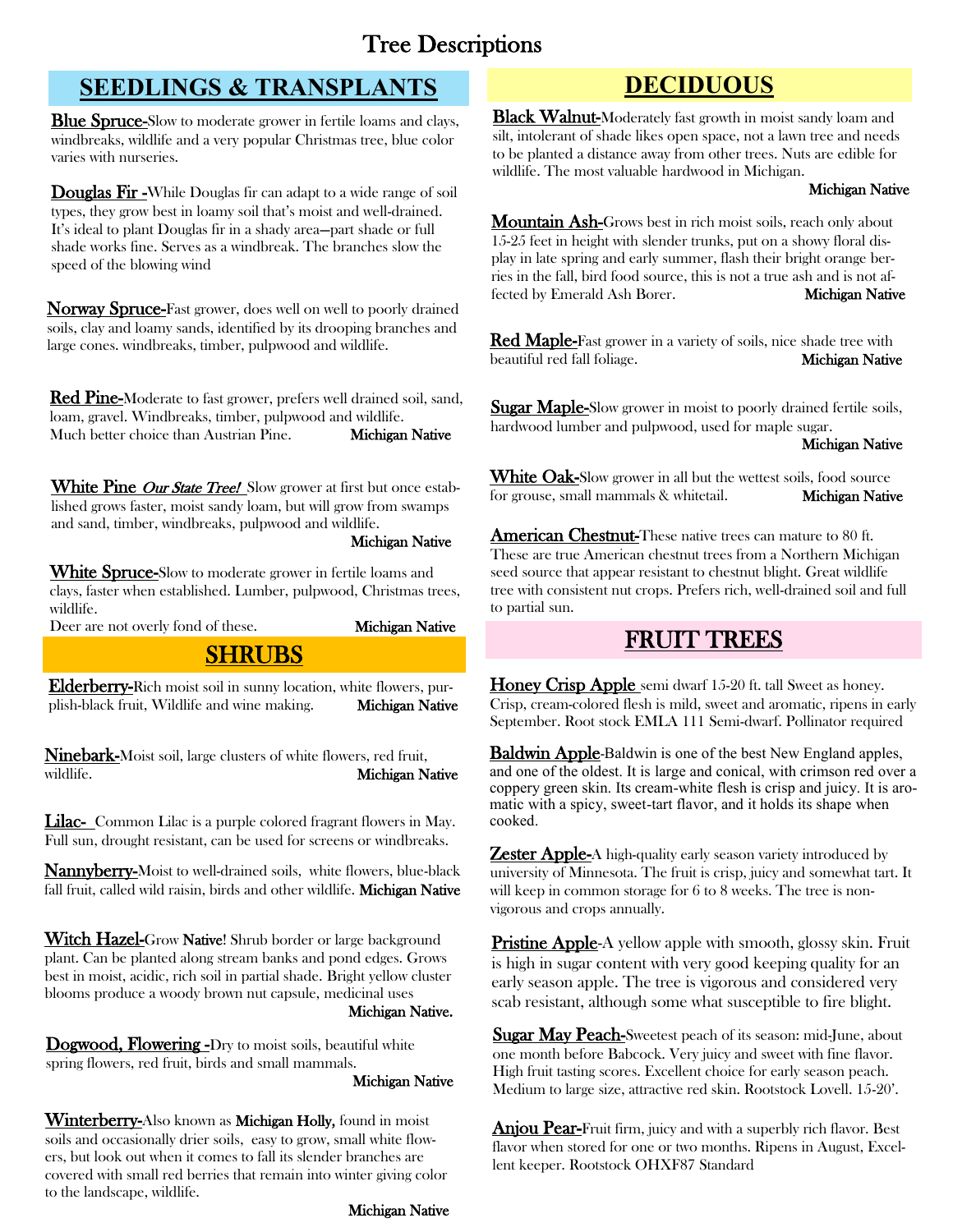## FRUIT TREES CONTINUED...

Regina Sw. Cherry-This sweet cherry tree has a root stock that is a good choice for wet and heavy soils. In order to bear fruit, this tree needs another cherry buddy nearby for pollination. The fruit is firm and split resistant. The fruit is great for fresh eating, pies or canning. This tree is sure to bring in the birds for the birdwatchers.

Danube Tart Cherry-Danube<sup>™</sup> is a Hungarian sweet-tart cherry that grows on a large, spreading tree. It blooms early and is slightly less cold hardy than fully tart cherries like Montmorency. SELF FERTILE. Large, burgundy red skin, flesh and juice make this cherry wonderful for pies and jams.

Italian Prune-Italian prune plum trees are an excellent choice of plum varietal to grow. Italian prunes can be kept as dwarf trees around 10-12 feet through careful pruning, a very manageable size. They are self-fertile, winter hardy, and the luscious fruit can be eaten fresh, dried, or canned.

**Snowdrift Crabapple**-A very profuse bloomer that grows to 15-20'. Small to medium size white flowers that are very fragrant Beautiful ornamental tree for yards. Sure to bring in the birds and pollinators.

Goldrich Apricot -An open-pollinated seedling of Perfection. The fruit is medium-size, nearly round. The color of the skin, which is moderately tough and thick, is golden. The flesh is firm and mediumorange in color. Variety is somewhat self-fruitful. Rootstock Seed. Standard 20'

**Clare Conservation District always recommends Michigan Native trees and shrubs for best survivability and diverse species to ensure a healthy stand.**



Remember to **LOOK UP!** when choosing and planting your trees.

Please visit these websites for more information

www.consumersenergy.com/company/ trees-and-power-lines/planting-smart

> www.arborday.org/trees/ rightTreeAndPlace

Clare Conservation District (CCD) reserves the right to cancel orders and refund payments; all orders are subject to availability at the time of sale. CCD does not guarantee plant survival; liability ceases at distribution. All CCD programs are offered on a nondiscriminatory basis without regard to race, color, national origin, religion, sex, age, marital status, or handicap.

CCD is not responsible for orders not picked up on scheduled distribution dates. All orders need to be checked at time of pick up to insure accuracy. All sales are final.

### **Orders will be taken until March 22nd, 2022.**

### **Order Pick up is Friday April 22nd from 9-5 & Saturday April 23rd 9-12**

All orders not picked up by the scheduled dates will be charged a \$10.00 late fee if Prior arrangements have not been made. All orders not picked up within 5 days will be available for resale or donated. Harrison City Hall Maintenance Building 2105 Sullivan Dr. Harrison, MI 48625

\*\*\*\*\*\*Please check your order at pick up for accuracy, all sales are final\*\*\*\*\*



Remember to order early due to limited quantities.

Thank You!